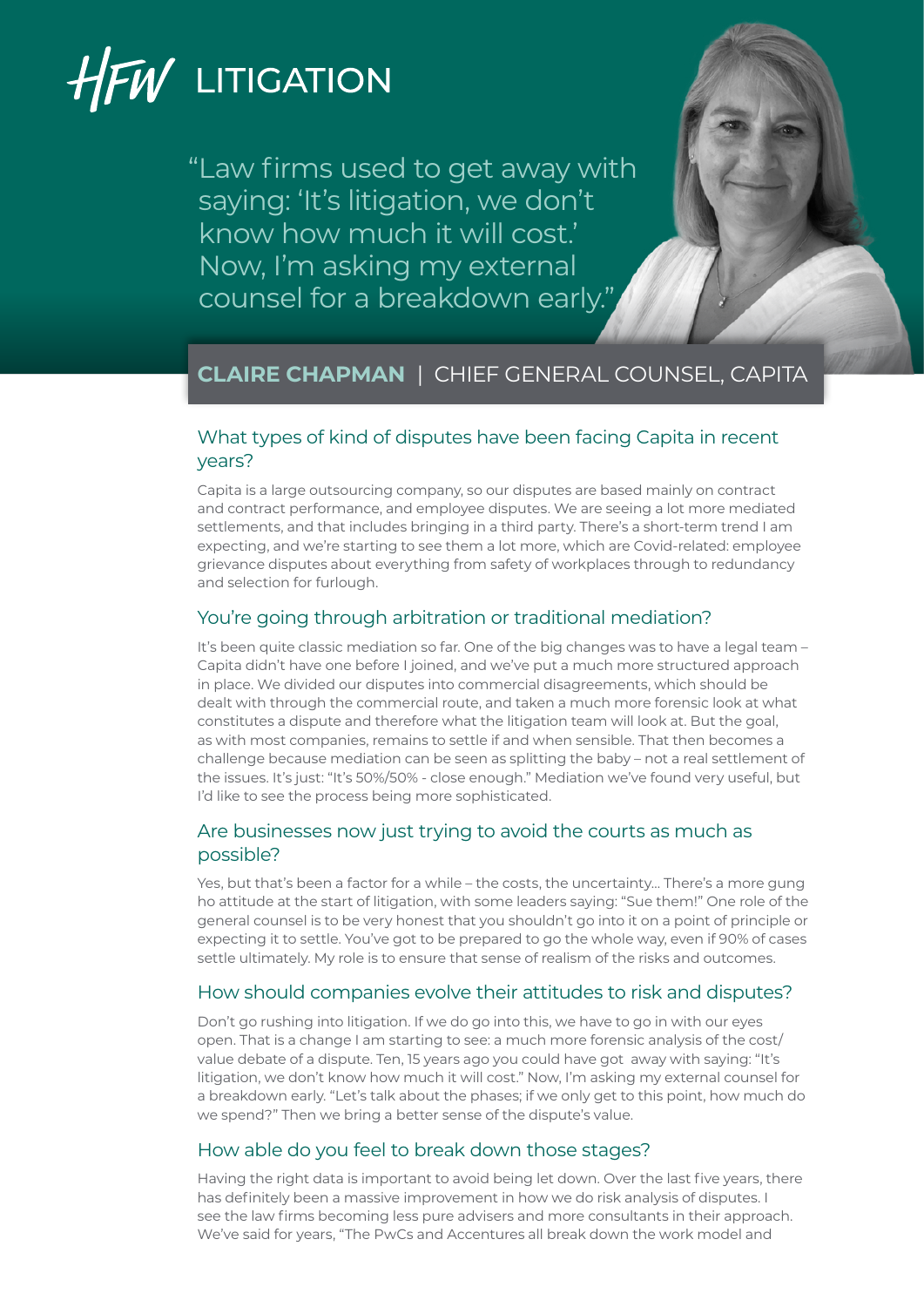# "Law firms must have a broader offering – there are thousands of lawyers who can just give advice."

what it costs at each phase," and the lawyers have been slower to do that. In the litigation context, you absolutely need it. If I am looking for an improvement over the next five to 10 years, that's what I really want to see. Law, like everything, is a trade: how much risk do you want for how much reward?

### Some GCs feel that law firms should package disputes know-how as systematic risk management advice. Do you see mileage in that?

Absolutely, and that's where I see law firms being pushed to give a much rounder view. You have to have a broader offering because there are thousands of lawyers who can just give advice.

#### What kinds of disputes concern you the most?

The ones around regulators, financial services, CMA, FCA – they are becoming particularly active. The SFO and the whole deferred prosecution agreements (DPAs) is a really interesting area where there is no leniency for getting involved, so that impacts the analysis of why you seek a DPA. Additionally, activist regulators may be more of a concern.

#### Regulation and enforcement have become a lot more robust over the last decade. Do you see that continuing?

It will only increase. Every time we have a scandal or something goes wrong, the regulators need to step in and you have the politicised nature of enforcement as well.

#### What's the best way for a company to manage risk or head off disputes?

The way we do it in Capita is having a tougher discussion about getting into contracts. One thing I can do with the legal team is, instead of starting with a conversation about liability, we are pushing to say: "Give us the operational plan." If you have a watertight plan you can have unlimited liability, because we know we're not going to trigger it. It's that mindset flip of not what to do if it goes wrong, but what we do to make sure it goes right.

#### What are you expecting in commercial disputes over the next five years?

I expect a lot more employee claims to come through. And some of the impact of judicial reviews from the decisions that the government has made. We're also talking a lot more about purpose-led companies. If you match that up with shareholder activism, it's less about the words on the page – it's not going to be enough to just plonk down: "We're a responsible business and believe in having a purpose." We are going to show what we do. It's CSR activism.

#### Will London hold its position for dispute resolution in the years ahead?

I don't see London disappearing. The common law basis of contracting is very helpful, as is the body of case law. A lot of people feel comfortable with that more than a civil law jurisdiction.

#### How will commercial disputes evolve? Will the courts step up their technology use?

I hope so. We've had some negative swings with e-discovery. I worry for the legal industry being slow to change. There's certain activities that I would always go to a PwC or Deloitte for, rather than a traditional law firm.